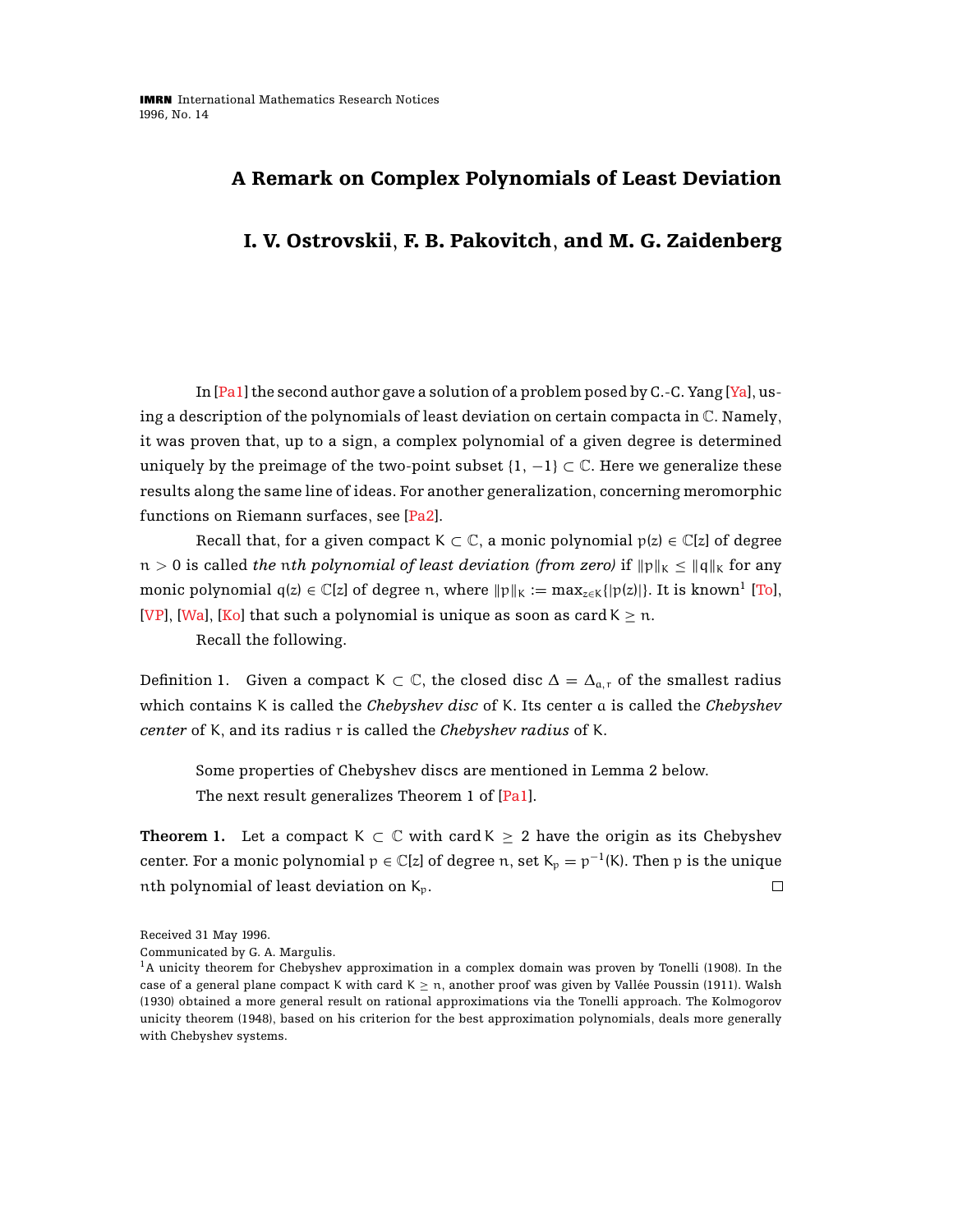In the next corollary we describe a class of plane compacta for which a given monic polynomial p serves as the polynomial of least deviation. The maximal such class is called the *Chebyshev cluster* of p.

**Corollary (cf. [Pa, Theorem 1]).** Denote  $\Delta_r = \Delta_{0,r}$  and  $S_r = \partial \Delta_r$ . Let  $\Delta_r$  be the Chebyshev disc of a compact<sup>2</sup> K  $\subset$  S<sub>r</sub>. Let  $p \in \mathbb{C}[z]$  be a monic polynomial of degree  $n > 0$ . Then p is the nth polynomial of least deviation on any compact T such that  $K_p \subset T \subset p^{-1}(\Delta_r)$ .  $\Box$ 

In the proof of Theorem 1 we use the following averaging projection.

Definition 2. Let p,  $q \in \mathbb{C}[z]$  and deg  $p = n > 0$ . We call the *average of* q *over* p the transform  $q \mapsto \sigma_p(q) = \hat{q} \circ p$ , where

$$
\hat{q}(z) = \frac{1}{n} \sum_{p^{-1}(z) = \{\xi_1, ..., \xi_n\}} q(\xi_j). \tag{1}
$$

The summation is over all the roots of the polynomial  $p(\xi) - z$ , and a root of multiplicity m is repeated m times.

**Lemma 1.** (a)  $\sigma_p$ :  $\mathbb{C}[z] \to \mathbb{C}[p]$  is a linear projection. Moreover, it is a homomorphism of  $\mathbb{C}[p]$ -moduli, i.e.,  $\sigma_p(\varphi(p) \cdot q) = \varphi(p) \cdot \sigma_p(q)$  for any  $q, \varphi \in \mathbb{C}[z]$ .

(b) deg  $\hat{q} = [(\text{deg } q)/n]$ . In particular, deg  $\hat{q} = 1$  if deg  $q = n$ . Furthermore, if both p and q are monic polynomials of degree n, then  $\sigma_p(q) = p + c$ , where  $c \in \mathbb{C}$ .  $\Box$ 

Proof. By definition, the function  $\sigma_p(q)$  is constant on each fibre  $p^{-1}(z)$  of p, and  $\sigma_p(p) = p$ . Let  $\frak q(z)=\sum_k \frak b_k(z) \frak p^k,$  where  $\frak b_k\in \Bbb C[z]$  and  $\deg \frak b_k< n$  for all  $k,$  be the  $\frak p$ -adic decomposition $^3$ of q. Then, clearly,  $\sigma_p(q) = \sum_k \delta_k p^k$ , where  $\delta_k = \sigma_p(b_k)$ . Here  $\delta_k$  are constants, since  $\sigma_p(q)$ is constant for any polynomial q of degree  $m < n$ . Indeed, this is enough to check for the monomials  $q_m(z) = z^m$ ,  $0 \le m < n$ . But the Newton sum of the roots of  $p - z$ 

$$
\hat{q}_m(z)=\frac{1}{n}\sum_{p^{-1}(z)=\{\xi_1,...,\xi_n\}}\xi_j^m
$$

is a polynomial in the coefficients  $a_{n-1},\ldots,a_{n-m}$  of  $p(\xi)=\xi^n+\sum_{i=0}^{n-1}a_i\xi^i,$  and therefore, it is constant. The lemma easily follows from these observations.

Remark. The logarithmic residue formula yields an alternative proof of the lemma. Indeed, by this formula we have

$$
\sigma_p(q)(z)=\frac{1}{2\pi in}\int_{|u|=R}\frac{q(u)p^{'}(u)du}{p(u)-p(z)}=\sum_{k=0}^{\infty}\frac{p^k(z)}{2\pi in}\int_{|u|=R}\frac{q(u)p^{'}(u)du}{p^{k+1}(u)},
$$

<sup>2</sup>See Lemma 2 (iv) below for a particular choice of such a compact K.

 $3$ We are thankful to D. N. Akhiezer, who proposed the use of the p-adic decomposition.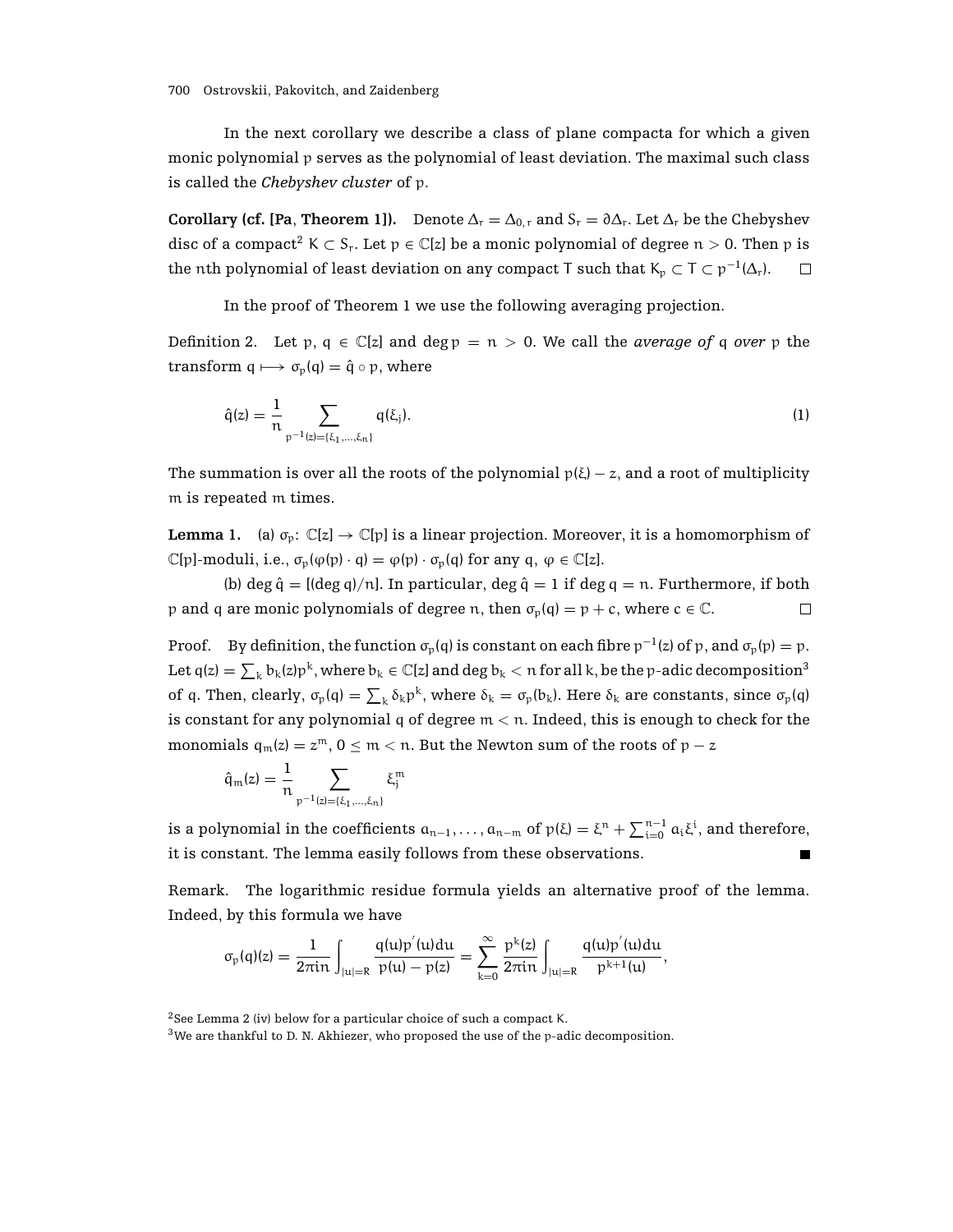where  $R = R(z)$  is sufficiently large and where all the members of the series with  $k >$  $(\text{deg } q)/n$  are zero.

Proof of Theorem 1. Let  $q \in \mathbb{C}[z]$  be a monic polynomial of the same degree n as p. Since the compact  $K_p = p^{-1}(K)$  is saturated by the fibres of p, from Definition 2 it easily follows that

$$
\|\sigma_{\mathfrak{p}}(q)\|_{K_{\mathfrak{p}}} \le \|q\|_{K_{\mathfrak{p}}}.\tag{2}
$$

By Lemma 1,  $\sigma_p(q) = p + c$ , where  $c \in \mathbb{C}$ . By our assumption, K has its Chebyshev center at the origin. Denote by  $\Delta_r = \Delta_{0,r}$  the Chebyshev disc of K. We have

$$
r = ||p||_{K_p} \le ||p + c||_{K_p} = ||\sigma_p(q)||_{K_p}.
$$
\n(3)

From (2) and (3) we obtain

$$
\|p\|_{K_p} \le \|q\|_{K_p}.\tag{4}
$$

This proves that p is, indeed, a polynomial of least deviation on the compact  $K_p$ . Note (see, e.g., [\[Pa1\]](#page-4-0)) that the geometric preimage of two distinct values  $a_1$ ,  $a_2$  of a polynomial of degree n consists of at least  $n + 1$  distinct points, so that card  $K_p \ge n + 1$ . Now the unicity of such a polynomial follows from the classical theorem cited above.  $\blacksquare$ 

Remark. Here we provide an easy proof of the unicity (cf. [\[VP\]](#page-4-4)). Assume that in (4) the equality holds. This implies the equality signs also in (2) and (3). The latter is possible only if c = 0. Therefore,  $\sigma_p(q) = p$ , i.e.,  $\hat{q}(z) = z$ . Choose two arbitrary distinct points  $a_1, a_2 \in K \cap S_r$ , where  $S_r = \partial \Delta_r$ . Then

$$
\hat{q}(a_i) = 1/n \sum_{p^{-1}(a_i) = \{\xi_{i1}, \dots, \xi_{in}\}} q(\xi_{i,j}) = a_i, \quad i = 1, 2.
$$
\n(5)

Hence

$$
\left|1/n\sum_{p^{-1}(a_i)=\{\xi_{i1},\dots,\xi_{in}\}}q(\xi_{i,j})\right|=r=\|q\|_{K_p}.
$$
\n(6)

Since  $\xi_{ij} \in K_p$ , we have  $|q(\xi_{ij})| \le r$  for all  $j = 1, ..., n$ . This holds only if  $q(\xi_{ij}) = a_i = p(\xi_{ij})$ ,  $i = 1, 2, j = 1, \ldots, n$ . Thus, the polynomial  $p - q$  of degree at most  $n - 1$  vanishes in at least  $n + 1$  distinct points<sup>4</sup>  $\xi_{i,j}$ ,  $i = 1, 2, j = 1, \ldots, n$ . This proves that  $p = q$ .

<sup>4</sup>See the remark at the end of the proof of Theorem 1.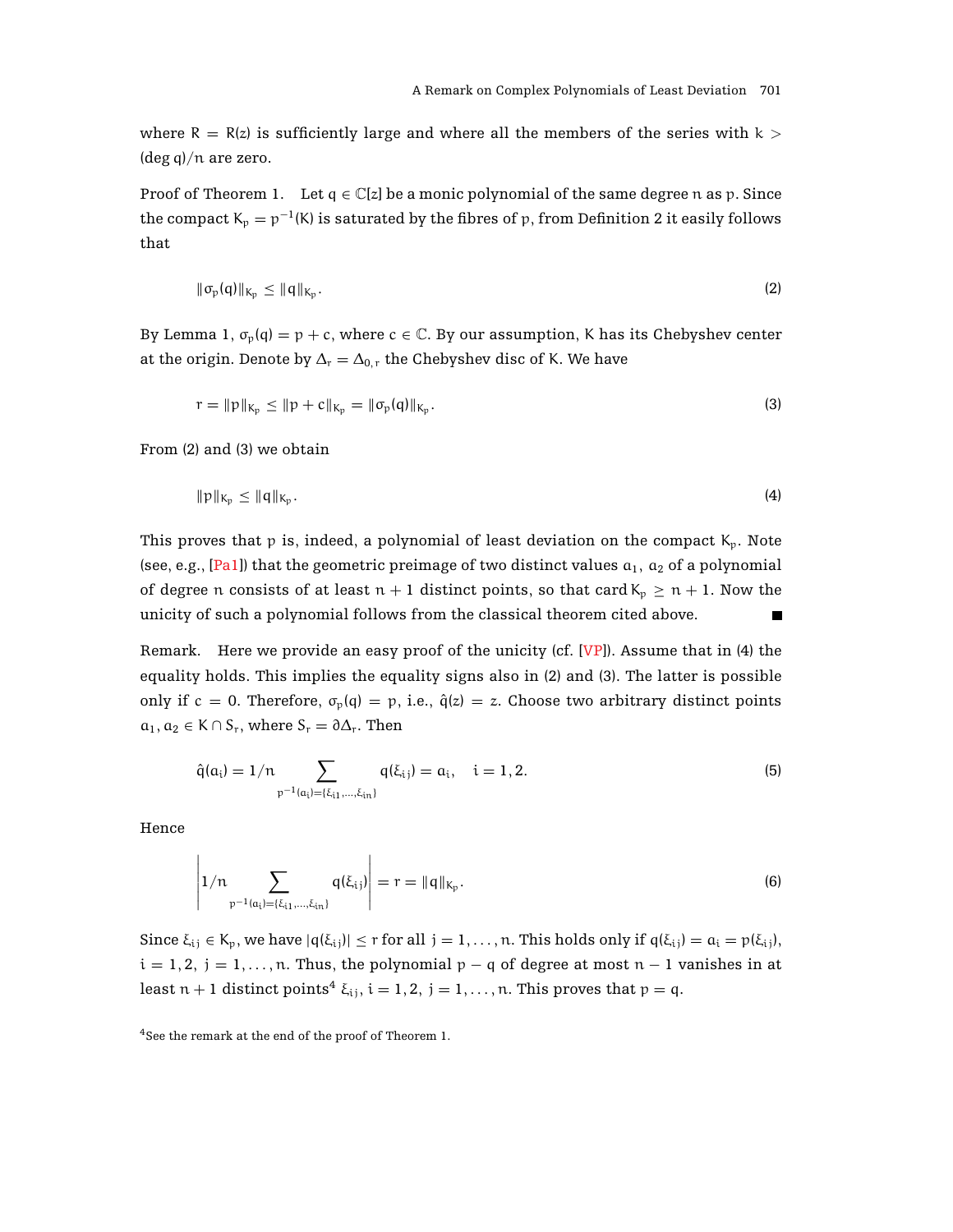The proof of the next lemma is a simple exercise.

**Lemma 2.** Let S =  $\partial \Delta$  denote the boundary circle of a disc  $\Delta \subset \mathbb{C}$ . Let K  $\subset \Delta$  be a compact. The following conditions are equivalent:

(i)  $\Delta$  is the Chebyshev disc of K.

(ii)  $\Delta$  is the Chebyshev disc of K ∩ S  $\subset$  S.

(iii)  $K \cap S \subset S$  is not contained in an open half-circle (or, what is the same, in an open half-plane with the boundary line passing through the center of  $Δ$ ).

(iv)  $K \cap S \subset S$  contains either a pair of symmetric points of S, or a triple of points b, c,  $d \in S$  such that the center a of  $\Delta$  is an inner point of the triangle bcd.  $\Box$ 

Theorem 2 below shows that, given a plane compact saturated by fibres of a polynomial of a given degree, there exists a unique such saturation, so that the fibres are uniquely determined by the compact itself. It follows from Theorem 1 in the same way as Corollary 1 in  $[Pal]$  follows from Theorem 1 in  $[Pal]$ . For the reader's convenience we repeat the arguments.

**Theorem 2.** Let a compact K  $\subset \mathbb{C}$  contain at least two points. Suppose that p,  $q \in \mathbb{C}[z]$ are two polynomials of the same degree n such that  $p^{-1}(K) = q^{-1}(K)$ . Then  $p = \alpha(q)$ , where  $\alpha(z)$  is a rotation of C with center at the Chebyshev center of K which preserves K.  $\Box$ 

Proof. Let  $\Delta = \Delta_{z_0, r}$  be the Chebyshev disc of K. Replacing K, p, q, respectively, by K –  $z_0$ ,  $p - z_0$ ,  $q - z_0$ , we may assume that  $z_0 = 0$ , so that  $\Delta = \Delta_r = \Delta_{0,r}$  for some  $r > 0$ . Set  $\tilde{p} = (1/a_n)p$ ,  $\tilde{q} = (1/b_n)q$ , where  $p(z) = a_n z^n + \cdots$ ,  $q(z) = b_n z^n + \cdots$ . Then we have

$$
K_p := p^{-1}(K) = q^{-1}(K) = \tilde{p}^{-1}((1/a_n)K) = \tilde{q}^{-1}((1/b_n)K).
$$

Since  $\Delta_{r/(a_n)}$  (resp.  $\Delta_{r/(b_n)}$ ) is the Chebyshev disc of the compact  $(1/a_n)K$  (resp.  $(1/b_n)K$ ), by Theorem 1,  $\tilde{p}$  (resp.  $\tilde{q}$ ) is the unique nth monic polynomial of least deviation on the compact

 $K_p = ((1/a_n)K)_{\tilde{p}} = ((1/b_n)K)_{\tilde{q}}$ .

It follows that  $|a_n|=|b_n|$  and  $\tilde{p}=\tilde{q}$ , so that  $p=e^{i\varphi}q$  for some  $\varphi \in \mathbb{R}$ . Since  $K_p = p^{-1}(K)$  =  $q^{-1}(K)$ , we have

$$
K = p(K_p) = e^{i\phi} q(K_p) = e^{i\phi} q(K_q) = e^{i\phi} K.
$$

<span id="page-3-0"></span>This shows that K is stable under the rotation  $z \mapsto e^{i\varphi}z$ .

 $\blacksquare$ 

## **References**

[Ko] A. N. Kolmogorov, *A remark on the polynomials of P. L. Chebyshev deviating least from a given function*, Uspekhi Mat. Nauk **3** (1948), 216–221 (in Russian).